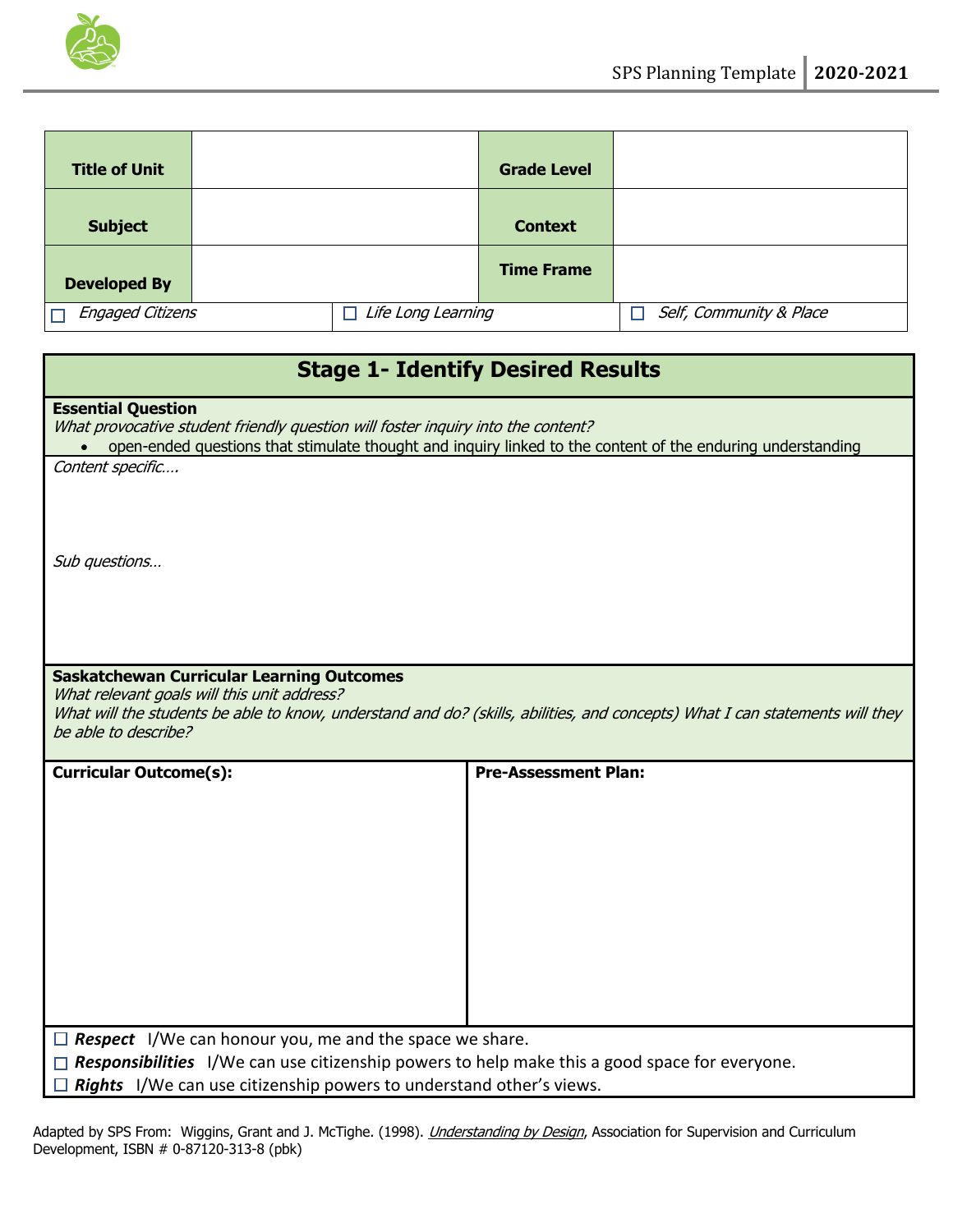

| Stage 2- Assessment Evidence - Domains 1 and 3                                                                                                                                                                                                                                                            |                                                                                                                                                                                                                                           |  |
|-----------------------------------------------------------------------------------------------------------------------------------------------------------------------------------------------------------------------------------------------------------------------------------------------------------|-------------------------------------------------------------------------------------------------------------------------------------------------------------------------------------------------------------------------------------------|--|
| <b>Knowledge:</b><br>What knowledge will student acquire as a result of this<br>unit? This content knowledge may come from the<br>indicators, or might also address pre-requisite knowledge<br>that students will need for this unit.                                                                     | <b>Skills</b><br>What skills will students acquire as a result of this unit? List<br>the skills and/or behaviors that students will be able to exhibit<br>as a result of their work in this unit. These will come from the<br>indicators. |  |
| Students will know                                                                                                                                                                                                                                                                                        | Students will be able to                                                                                                                                                                                                                  |  |
| <b>Evidence</b><br>Through evidence (work samples, observations, quizzes,<br>tests, journals or other means) how will students<br>demonstrate achievement of the desired results?<br>Formative and summative assessments used throughout to<br>arrive at the outcomes and answer to the inquiry question. | <b>Student Self-Assessment/ Peer Assessment</b><br>How will students reflect upon, cooperatively assess each<br>other, or self-assess their learning?                                                                                     |  |
|                                                                                                                                                                                                                                                                                                           |                                                                                                                                                                                                                                           |  |

#### Adapted by SPS From: Wiggins, Grant and J. McTighe. (1998). *<u>Understanding by Design</u>*, Association for Supervision and Curriculum Development, ISBN # 0-87120-313-8 (pbk)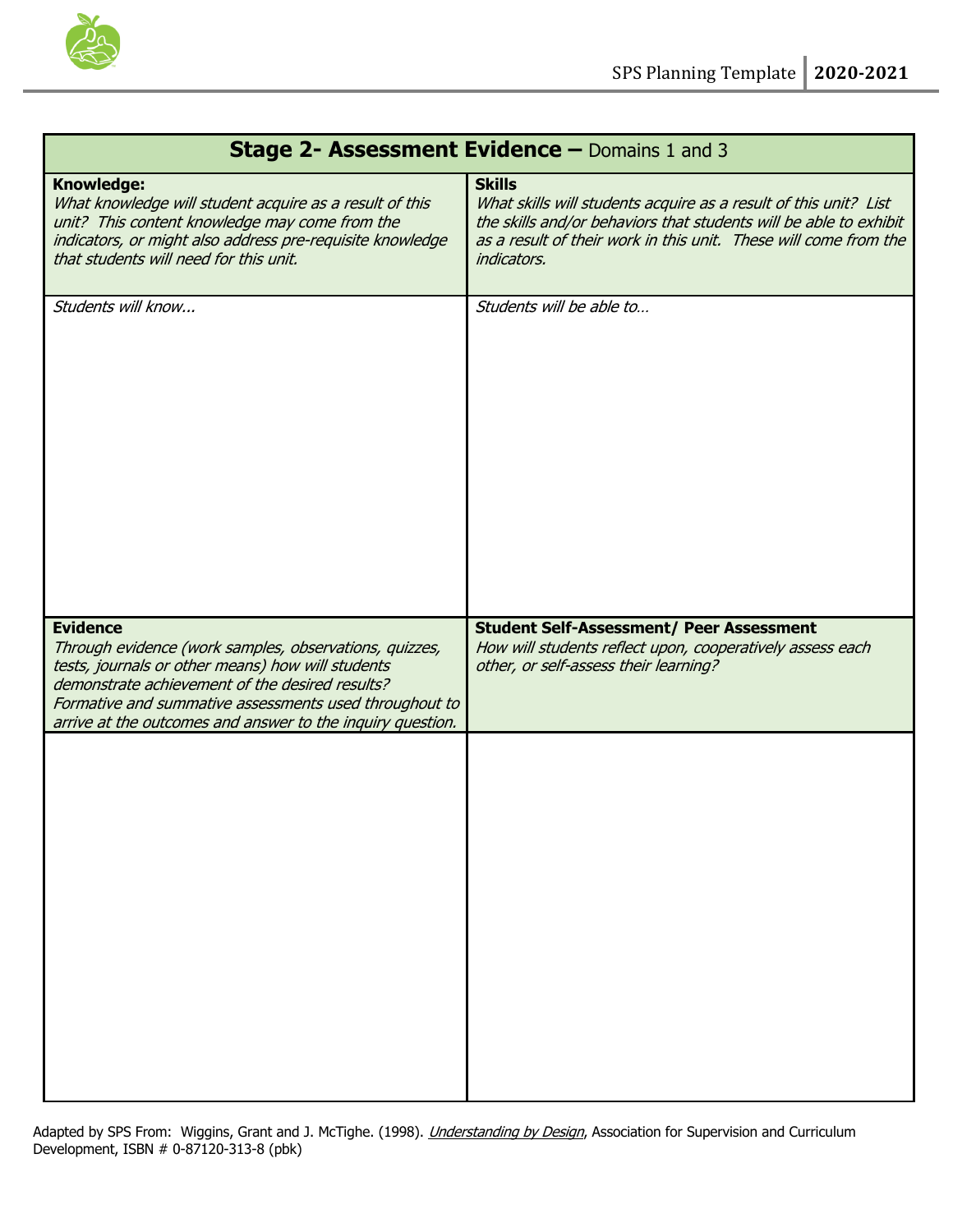

| <b>Enduring Understandings (Big Ideas)</b><br>What understandings about the big ideas are desired? (what you want students to understand & be able to use several<br>years from now)<br>What misunderstandings are predictable? |  |  |
|---------------------------------------------------------------------------------------------------------------------------------------------------------------------------------------------------------------------------------|--|--|
| Students will understand that                                                                                                                                                                                                   |  |  |
| Related misconceptions                                                                                                                                                                                                          |  |  |
|                                                                                                                                                                                                                                 |  |  |
| Enlightened<br>$\Box$<br>I/We can discover<br>how the past<br>connects to the<br>present.                                                                                                                                       |  |  |
| $\Box$ Empowered<br>I/We can identify<br>rules and how they<br>influence people.                                                                                                                                                |  |  |
| <b>Empathetic</b><br>$\Box$<br>I/We can<br>understand and<br>respect how others<br>think and feel.                                                                                                                              |  |  |
| $\Box$ Ethical<br>I/We can see that<br>we all have rights<br>and<br>responsibilities.                                                                                                                                           |  |  |
| $\Box$ Engaged<br>I/We can take<br>actions to make<br>the world a better<br>place.                                                                                                                                              |  |  |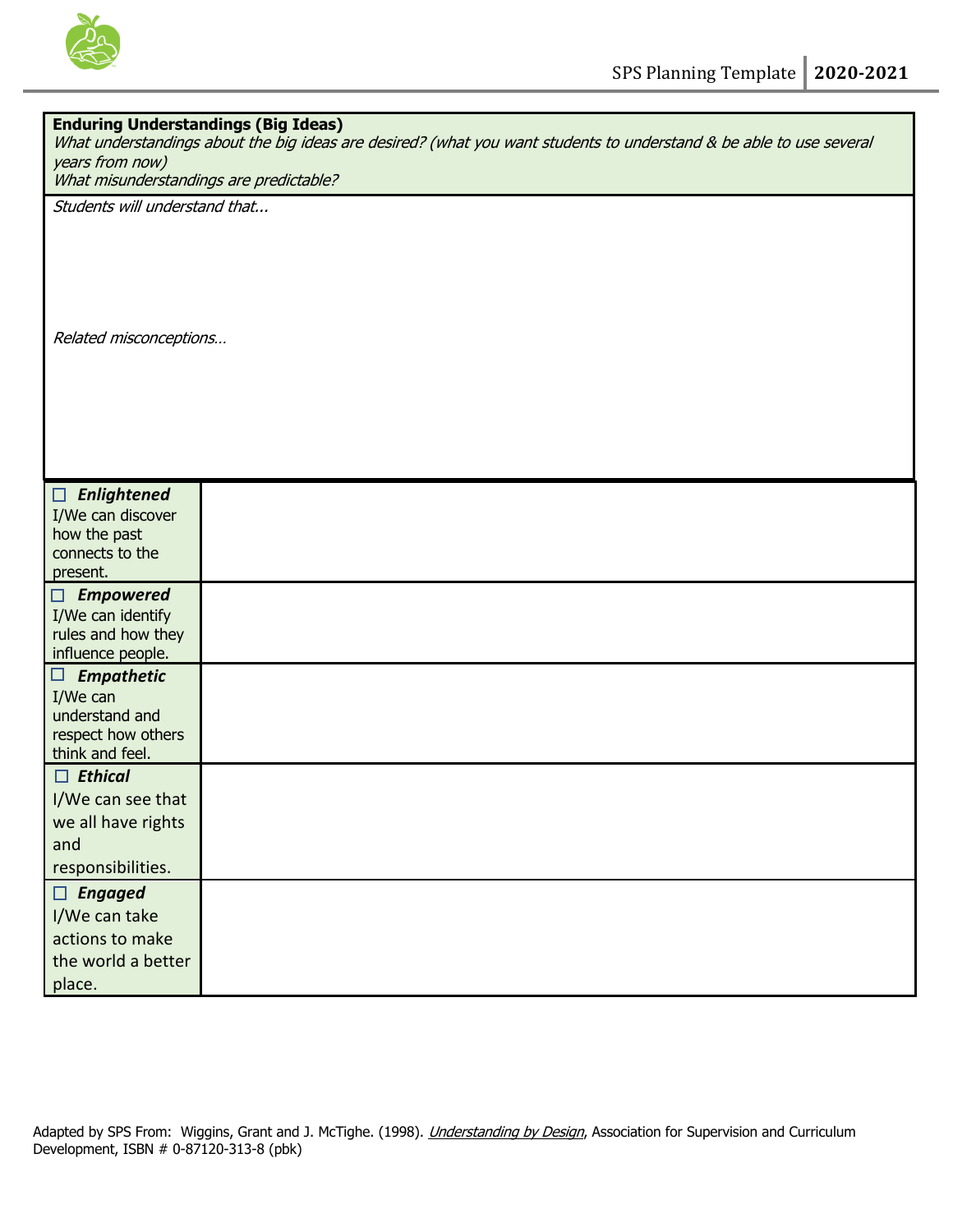

| Considerations                                                                                                                                                                                                                                                                                                                                                                 | <b>Comments</b>                                                                                                                          |
|--------------------------------------------------------------------------------------------------------------------------------------------------------------------------------------------------------------------------------------------------------------------------------------------------------------------------------------------------------------------------------|------------------------------------------------------------------------------------------------------------------------------------------|
| <b>Adaptive Dimension:</b><br>Have I made purposeful<br>adjustments to the<br>curriculum content (not<br>outcomes), instructional<br>practices, and/or the<br>learning environment to<br>meet the learning needs<br>and diversities of all my<br>students?                                                                                                                     | <b>FNIM students:</b><br>Students who struggle:<br>Students who need a challenge:<br>Language needs of students (EAL, French Immersion): |
| <b>Resource Based</b><br><b>Learning:</b><br>What resources can the<br>students access to on an<br>ongoing basis?<br>Libguides<br>$\bullet$<br>Destiny<br>$\bullet$<br>Manipulatives<br>$\bullet$<br>Literature<br>$\bullet$<br>Paid SPS online<br>$\bullet$<br>subscriptions<br>Online resources<br><b>Textbooks</b><br>$\bullet$<br>Lab Materials<br><b>Outside Agencies</b> |                                                                                                                                          |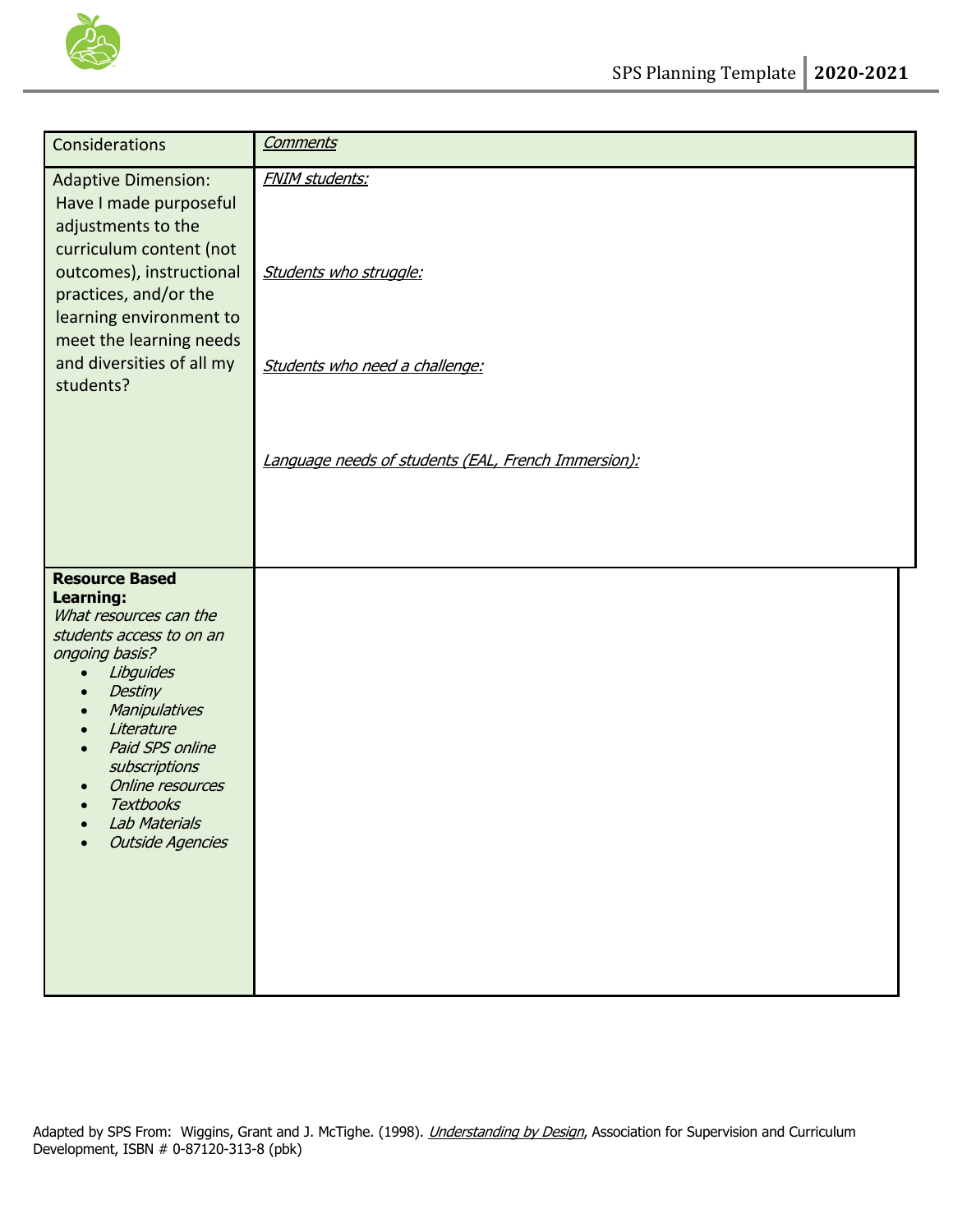

| <b>FNIM Content and</b><br><b>Perspectives/Gender</b><br><b>Equity/Multicultural</b><br><b>Education:</b><br>How will I nurture and<br>promote diversity while<br>honoring each child's<br><i>identity?</i><br><b>Treaty Essential</b><br>$\bullet$<br>Learnings<br>Inclusive literature<br>$\bullet$ |
|-------------------------------------------------------------------------------------------------------------------------------------------------------------------------------------------------------------------------------------------------------------------------------------------------------|
| SPS Holistic Template                                                                                                                                                                                                                                                                                 |
|                                                                                                                                                                                                                                                                                                       |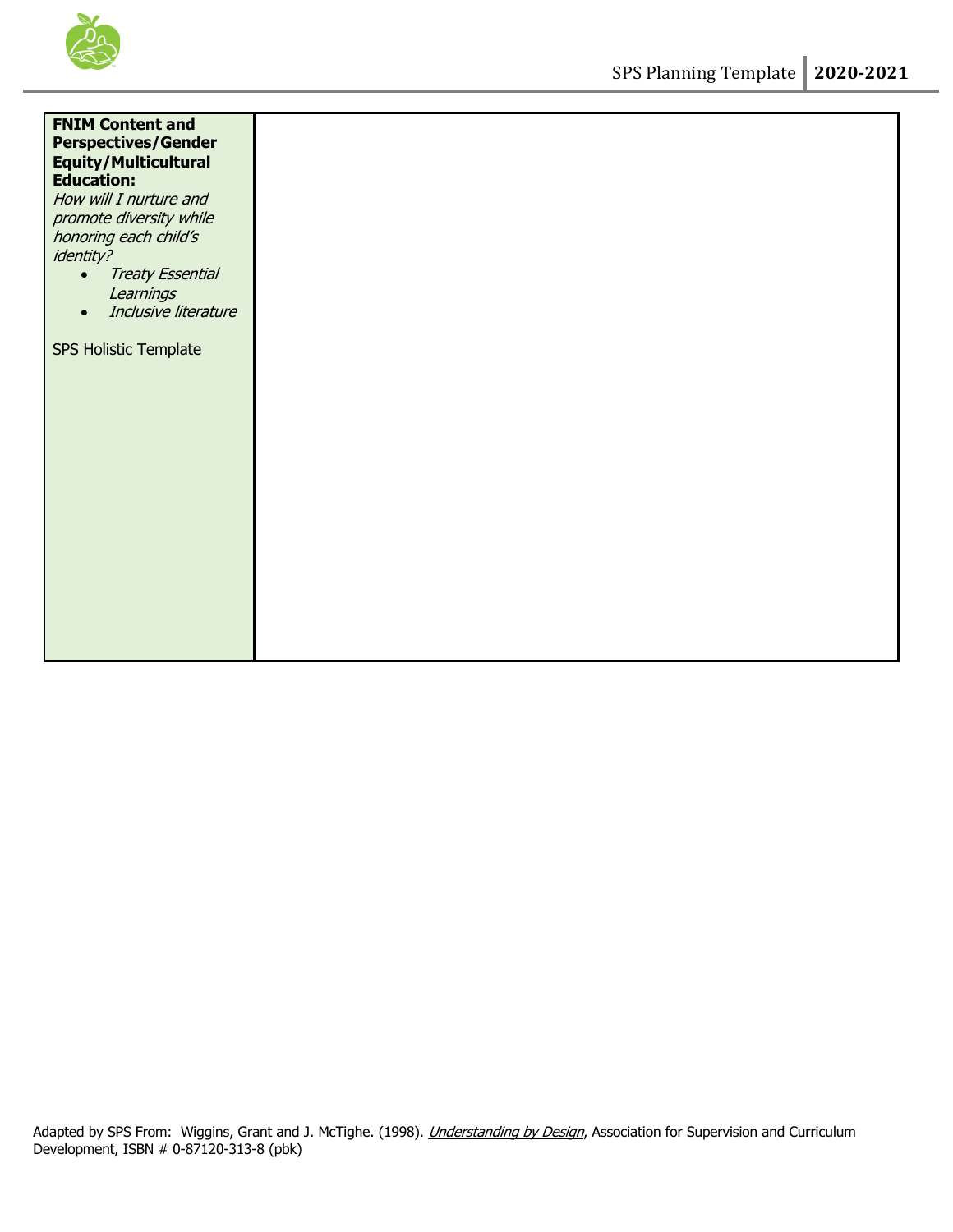

# **Stage 3- Learning Plan**

### **What teaching and learning experiences will you use to:**

- engage the students at the beginning of the unit?
- get the students to answer the question?
- point the students in a direction to answer the question?
- honour current knowledge of the students?

### **What events will help students experience and explore the enduring understandings and essential questions in the unit? How will you equip them with needed skills and knowledge?**

| <b>Lesson</b><br>$\pmb{\#}$ | <b>Instructional</b><br><b>Strategy</b> | <b>Lesson Activities</b> | <b>Resources</b> |
|-----------------------------|-----------------------------------------|--------------------------|------------------|
| $\overline{1}$              |                                         |                          |                  |
| $\overline{2}$              |                                         |                          |                  |
| $\overline{3}$              |                                         |                          |                  |
| $\overline{4}$              |                                         |                          |                  |
| $\overline{5}$              |                                         |                          |                  |
| $6\overline{6}$             |                                         |                          |                  |
| $\overline{7}$              |                                         |                          |                  |
| $\infty$                    |                                         |                          |                  |
| $\overline{9}$              |                                         |                          |                  |
| 10                          |                                         |                          |                  |
| $\overline{11}$             |                                         |                          |                  |
| 12                          |                                         |                          |                  |

Adapted by SPS From: Wiggins, Grant and J. McTighe. (1998). *Understanding by Design*, Association for Supervision and Curriculum Development, ISBN # 0-87120-313-8 (pbk)